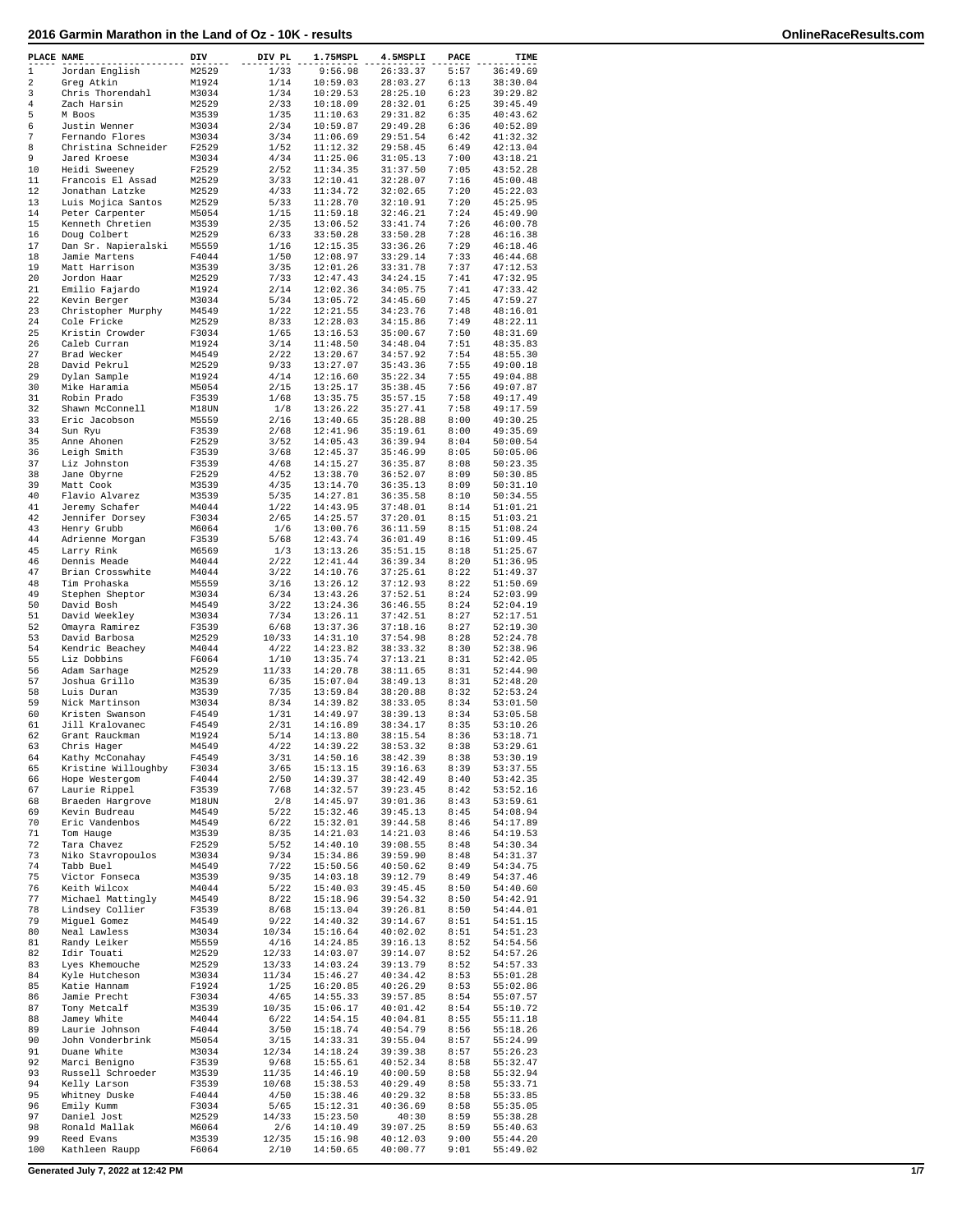|            | PLACE NAME                          | DIV            | DIV PL         | 1.75MSPL             | 4.5MSPLI             | PACE         | TIME                     |
|------------|-------------------------------------|----------------|----------------|----------------------|----------------------|--------------|--------------------------|
| 101        | Ronald Byron                        | M6064          | 3/6            | 14:25.26             | 40:07.96             | 9:02         | 55:58.10                 |
| 102        | Gary Wilmes                         | M2529          | 15/33          | 13:45.85             | 39:53.96             | 9:03         | 56:03.68                 |
| 103        | Elizabeth Tuttle                    | F3539          | 11/68          | 15:13.01             | 40:43.45             | 9:03         | 56:04.51                 |
| 104        | Jennifer Suther                     | F3539          | 12/68          | 15:43.62             | 41:02.51             | 9:04         | 56:07.04                 |
| 105        | Joe Mosimann                        | M3034          | 13/34          | 16:12.28             | 41:02.85             | 9:04         | 56:09.18                 |
| 106        | Sean Engineer                       | M2529          | 16/33          | 15:23.97             | 41:13.25             | 9:04         | 56:11                    |
| 107        | Terry Ahern                         | M4549          | 10/22          | 15:46.52             | 40:34.74             | 9:05         | 56:15.47                 |
| 108<br>109 | Eleanor Dobbles<br>Tonya Steffens   | F18UN          | 1/5<br>5/50    | 14:35.19<br>14:54.50 | 40:13.60<br>40:33.54 | 9:05<br>9:06 | 56:18.20<br>56:23.79     |
| 110        | Megan Steffen                       | F4044<br>F2529 | 6/52           | 15:27.37             | 40:51.94             | 9:07         | 56:27.68                 |
| 111        | Kelly Goodfriend                    | F3539          | 13/68          | 15:41.29             | 40:59.06             | 9:07         | 56:28.43                 |
| 112        | Ashley Kunze                        | F1924          | 2/25           | 14:28.11             | 40:41.93             | 9:08         | 56:37.10                 |
| 113        | Reuss Anderson                      | M3034          | 14/34          | 16:04.43             | 41:10.10             | 9:09         | 56:39.05                 |
| 114        | Meghan Williams                     | F3539          | 14/68          | 15:17.12             | 41:28.64             | 9:11         | 56:52.22                 |
| 115        | Carly Hysell                        | F3034          | 6/65           | 15:19.42             | 41:07.97             | 9:11         | 56:52.60                 |
| 116<br>117 | Greg Curran<br>Alison Faddis        | M5559<br>F3539 | 5/16<br>15/68  | 14:55.70<br>16:00.74 | 40:27.92<br>41:11.88 | 9:11<br>9:11 | 56:53.17<br>56:53.93     |
| 118        | Bill Lang                           | M5054          | 4/15           | 15:19.12             | 15:19.12             | 9:11         | 56:55.41                 |
| 119        | Josh Collins                        | M1924          | 6/14           | 15:20.77             | 40:41.36             | 9:11         | 56:56.08                 |
| 120        | Jenny Medellin                      | F4044          | 6/50           | 14:49.13             | 40:59.22             | 9:12         | 56:57.57                 |
| 121        | Gary Morgan                         | M5054          | 5/15           | 14:38                | 41:02.25             | 9:13         | 57:08.51                 |
| 122        | Callie Benton                       | F3539          | 16/68          | 15:19.03             | 40:54.99             | 9:14         | 57:08.99                 |
| 123        | Jason Sowers                        | M2529          | 17/33          | 16:17.40             | 41:33.98             | 9:14         | 57:10.68                 |
| 124<br>125 | Carolyn Bronson                     | F3034<br>F3034 | 7/65           | 15:06.33             | 41:22.77             | 9:14<br>9:14 | 57:12.98                 |
| 126        | Erin Morse<br>Alissa Carmichael     | F3034          | 8/65<br>9/65   | 14:36.11<br>15:56.36 | 40:37.71<br>41:16.21 | 9:15         | 57:13.42<br>57:15.20     |
| 127        | Owen Rauckman                       | M1924          | 7/14           | 14:14.45             | 42:05.02             | 9:15         | 57:16.07                 |
| 128        | Falon Pruett                        | F1924          | 3/25           | 14:40.41             | 41:04.03             | 9:15         | 57:19.48                 |
| 129        | Jonathan Ellison                    | M2529          | 18/33          | 15:28                | 41:22.57             | 9:15         | 57:21.02                 |
| 130        | Brent Pike                          | M5559          | 6/16           | 15:08.09             | 40:57.27             | 9:16         | 57:23.73                 |
| 131        | Robin Conner                        | F3539          | 17/68          | 15:40.58             | 41:26.01             | 9:16         | 57:26.33                 |
| 132<br>133 | Warren Drucker<br>Justin Bailey     | M1924          | 8/14<br>13/35  | 15:15.93<br>15:28.32 | 41:01.26<br>41:55.90 | 9:18<br>9:18 | 57:34.60<br>57:38.31     |
| 134        | Jeramy Hecker                       | M3539<br>M3034 | 15/34          | 15:59.46             | 42:08.33             | 9:19         | 57:40.24                 |
| 135        | Eric Sessums                        | M3539          | 14/35          | 15:05.63             | 41:20.68             | 9:19         | 57:41.93                 |
| 136        | Paula Connery                       | F5054          | 1/23           | 15:23.63             | 41:36.88             | 9:20         | 57:46.17                 |
| 137        | Whitney Miller                      | F2529          | 7/52           | 15:49.42             | 43:03.63             | 9:21         | 57:53.45                 |
| 138        | David Shumate                       | M4549          | 11/22          | 15:17.75             | 41:44.40             | 9:21         | 57:54.55                 |
| 139        | Hannah Weekley                      | F2529          | 8/52           | 16:19.77             | 42:36.27             | 9:21         | 57:56.37                 |
| 140        | Chelsea Harvey                      | F2529          | 9/52           | 15:53.51             | 42:33.39             | 9:23         | 58:06.32                 |
| 141<br>142 | Margot Pickering<br>Andy Beckman    | F2529<br>M3539 | 10/52<br>15/35 | 15:34.96<br>16:28.30 | 41:14.75<br>43:02.03 | 9:23<br>9:25 | 58:07.62<br>58:18.10     |
| 143        | Caleb Tague                         | M2529          | 19/33          | 17:36.37             | 43:44.20             | 9:25         | 58:21.75                 |
| 144        | Melanie Lehmann                     | F4044          | 7/50           | 15:51.01             | 42:25.39             | 9:27         | 58:34.01                 |
| 145        | Marisa McClintock                   | F1924          | 4/25           | 15:39.90             | 42:15.80             | 9:27         | 58:34.76                 |
| 146        | Paulette Merrell                    | F6064          | 3/10           | 15:39.54             | 42:15.68             | 9:27         | 58:35.16                 |
| 147        | Ashley Bennett                      | M2529          | 20/33          | 15:25.61             | 42:04.75             | 9:28         | 58:35.55                 |
| 148        | Sarah Aplin                         | F3034          | 10/65          | 15:55.73             | 42:16.25             | 9:28         | 58:40.39                 |
| 149<br>150 | Jenny Wilson<br>Jamie Lawless       | F4044<br>F3034 | 8/50<br>11/65  | 15:50.80<br>15:48.42 | 42:20.15<br>42:08.35 | 9:28<br>9:29 | 58:41.10<br>58:45.09     |
| 151        | Doug Evans                          | M4549          | 12/22          | 16:34.69             | 43:10.48             | 9:29         | 58:45.80                 |
| 152        | Daniel White                        | M3034          | 16/34          | 16:11.76             | 42:53.25             | 9:30         | 58:48.17                 |
| 153        | Kim Peek                            | F4549          | 4/31           | 15:38.88             | 42:22.08             | 9:31         | 58:55.87                 |
| 154        | Craig Fisch                         | M5559          | 7/16           | 15:39.44             | 42:22.46             | 9:31         | 58:56.30                 |
| 155        | Bob Buck                            | M4044          | 7/22           | 16:45.27             | 43:43.76             | 9:31         | 58:57.94                 |
| 156<br>157 | Justin Moore                        | M4044          | 8/22           | 14:36.40             | 41:41.35             | 9:32<br>9:32 | 59:02.05<br>59:04.50     |
| 158        | Carol Lampe<br>Susan Swanton        | F6064<br>F2529 | 4/10<br>11/52  | 15:24.60<br>16:15.76 | 41:58.49<br>43:17.12 | 9:33         | 59:10.63                 |
| 159        | Joshua Stewart                      | M4044          | 9/22           | 14:20.45             | 40:07.29             | 9:35         | 59:19.29                 |
| 160        | Anand Natarajan                     | M3539          | 16/35          | 16:45.66             | 43:42.20             | 9:36         | 59:27.71                 |
| 161        | Anthony Brenchley                   | M3034          | 17/34          | 16:28.72             | 42:44.56             | 9:36         | 59:29.06                 |
| 162        | Candace Kane                        | F3034          | 12/65          | 15:48.61             | 42:51.46             | 9:37         | 59:31.53                 |
| 163        | Terri Messina                       | F5054          | 2/23           | 16:46.31             | 43:11.26             | 9:37         | 59:31.61                 |
| 164        | Aubreah Horan                       | F2529          | 12/52          | 17:55.92             | 44:17.96             | 9:37         | 59:33.12                 |
| 165<br>166 | Paula Bolz<br>Paige Galbraith       | F4549<br>F1924 | 5/31<br>5/25   | 15:19.15<br>16:37.89 | 42:33.20<br>44:06.07 | 9:38<br>9:38 | 59:39.14<br>59:42.26     |
| 167        | Janetta Proverbs                    | F5054          | 3/23           | 15:53.88             | 43:08.80             | 9:38         | 59:43.21                 |
| 168        | Karrol Tait                         | F2529          | 13/52          | 16:01.29             | 43:14.01             | 9:40         | 59:51.20                 |
| 169        | Dora Grote                          | F1924          | 6/25           | 16:19.29             | 43:32.66             | 9:40         | 59:53.44                 |
| 170        | Galen Brown                         | M5054          | 6/15           | 15:28.41             | 42:34.44             | 9:41         | 59:58.23                 |
| 171<br>172 | Cheri Sullins                       | F4044<br>M2529 | 9/50<br>21/33  | 16:57.36<br>16:51.61 | 43:30.29             | 9:41<br>9:42 | 59:59.24                 |
| 173        | Robert Blair<br>Mark Thornberry     | M2529          | 22/33          | 14:01.69             | 43:49.26<br>42:42.40 | 9:42         | 1:00:02.71<br>1:00:06.53 |
| 174        | Laura Beth Yates                    | F3539          | 18/68          | 15:08.29             | 42:29.45             | 9:42         | 1:00:07.54               |
| 175        | Natalie Synnott                     | F3539          | 19/68          | 16:20.26             | 43:55.92             | 9:43         | 1:00:13.17               |
| 176        | Cassidy Nelson                      | F3034          | 13/65          | 16:20.07             | 43:55.95             | 9:43         | 1:00:13.35               |
| 177        | Jen Evans                           | F3034          | 14/65          | 17:16.61             | 44:05.68             | 9:43         | 1:00:13.46               |
| 178        | Jeremy Buss                         | M4044          | 10/22          | 15:19.05             | 42:54.70             | 9:44         | 1:00:17.57               |
| 179<br>180 | Roger Curry<br>Stephanie Mina       | M70UP<br>F4044 | 1/2<br>10/50   | 15:23.93<br>16:45.37 | 42:15.49<br>44:00.37 | 9:44<br>9:44 | 1:00:19.14<br>1:00:19.14 |
| 181        | Hayley Miller                       | F3034          | 15/65          | 15:55.56             | 43:24.71             | 9:45         | 1:00:24.23               |
| 182        | Stephanie Karleskint                | F3034          | 16/65          | 15:48.11             | 43:08.51             | 9:46         | 1:00:28.95               |
| 183        | Carlo Dix                           | M3539          | 17/35          | 16:44.99             | 43:59.94             | 9:46         | 1:00:30.29               |
| 184        | Patrick Owens                       | M4549          | 13/22          | 17:02.16             | 43:49.08             | 9:47         | 1:00:36.26               |
| 185        | John Marshall                       | M6064          | 4/6            | 16:05.76             | 43:46.33             | 9:48         | 1:00:44.78               |
| 186        | Deborah Marszalek                   | F4044          | 11/50          | 16:50                | 43:53.55             | 9:48<br>9:49 | 1:00:45.61               |
| 187<br>188 | Jacob Marszalek<br>Natalie Enneking | M4044<br>F2529 | 11/22<br>14/52 | 16:49.99<br>16:50.59 | 43:53.56<br>44:17.09 | 9:49         | 1:00:45.83<br>1:00:47.94 |
| 189        | Dana Austin                         | F2529          | 15/52          | 16:41.35             | 43:59.74             | 9:49         | 1:00:47.99               |
| 190        | Kate McConnaughey                   | F3034          | 17/65          | 15:52.40             | 43:45.17             | 9:49         | 1:00:50.18               |
| 191        | Lisa Fitzpatrick                    | F4044          | 12/50          | 16:57.24             | 43:49.69             | 9:50         | 1:00:53.57               |
| 192        | Tarah Smithmier                     | F3539          | 20/68          | 17:31.05             | 44:45.12             | 9:50         | 1:00:57.53               |
| 193        | Loren Karleskint                    | M3034          | 18/34          | 15:48.35             | 43:38.71             | 9:50         | 1:00:57.70               |
| 194<br>195 | Lisa Green<br>Max Kniffen           | F1924<br>M3539 | 7/25<br>18/35  | 17:40.27<br>16:00.80 | 45:20.20<br>44:17.10 | 9:51<br>9:51 | 1:00:58.62<br>1:00:58.73 |
| 196        | Kim Westerfield                     | F4549          | 6/31           | 16:44.03             | 44:16.04             | 9:51         | 1:00:59.27               |
| 197        | Kristin McConnell                   | F4044          | 13/50          | 14:51.88             | 42:52.43             | 9:51         | 1:01:00.01               |
| 198        | Tristan Patt                        | M3034          | 19/34          | 16:35.72             | 44:12.05             | 9:51         | 1:01:00.20               |
| 199        | Jennifer Hung                       | F1924          | 8/25           | 16:35.98             | 44:12.11             | 9:51         | 1:01:01.75               |
| 200        | Ashley Robinson                     | F3034          | 18/65          | 16:31.28             | 44:09.21             | 9:51         | 1:01:03                  |

**Generated July 7, 2022 at 12:42 PM 2/7**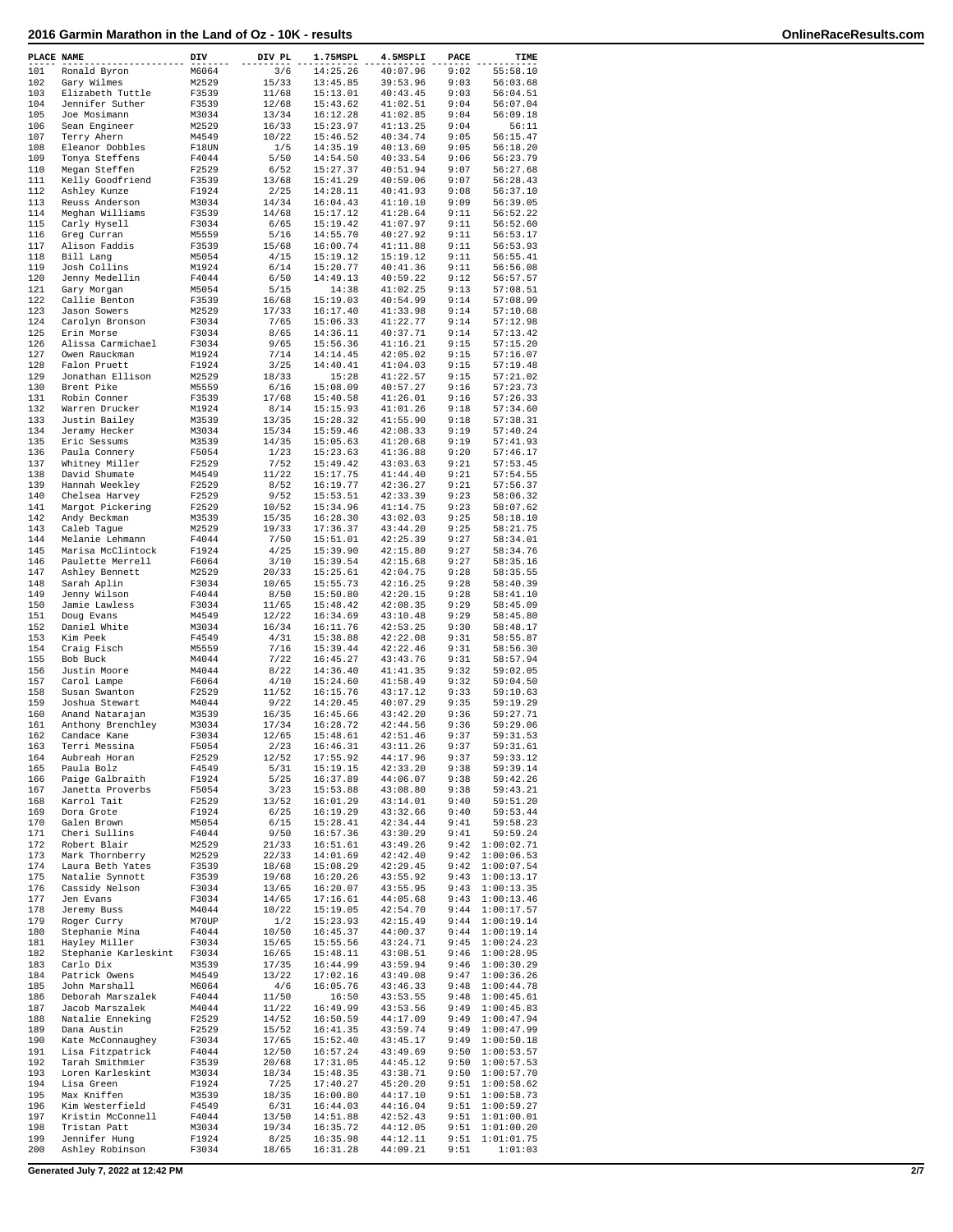| PLACE NAME |                              | DIV   | DIV PL | 1.75MSPL | 4.5MSPLI             | PACE           | TIME                     |
|------------|------------------------------|-------|--------|----------|----------------------|----------------|--------------------------|
| 201        | Megan Zierlein               | F3034 | 19/65  | 16:27.99 | 43:42.78             | 9:53           | 1:01:15.35               |
| 202        | Lindsay Beckman              | F3539 | 21/68  | 16:28.33 | 43:43.31             | 9:53           | 1:01:15.73               |
| 203        | Kyle Kegley                  | M2529 | 23/33  | 15:03.94 | 43:36.20             | 9:54           | 1:01:16.87               |
| 204        | Kathleen Kelly               | F1924 | 9/25   | 15:04.25 | 43:36.49             | 9:54           | 1:01:17.06               |
| 205        | Micheal Noah                 | M5559 | 8/16   | 15:40.10 | 43:43.56             | 9:57           | 1:01:39.51               |
| 206        | Jenny Miller                 | F3539 | 22/68  | 16:11.84 | 44:03.73             | 9:57           | 1:01:40.75               |
| 207        | Nicole Miner                 | F4549 | 7/31   | 16:18.74 | 44:28.25             | 9:57           | 1:01:41.29               |
| 208        | Eric Hronek                  | M2529 | 24/33  | 14:49.09 | 44:00.01             | 9:58           | 1:01:41.62               |
| 209        | Lynette Biehler              | F4044 | 14/50  | 16:31.02 | 44:09.14             | 9:58           | 1:01:43.82               |
| 210        | Amanda Silva                 | F2529 | 16/52  | 17:19.92 | 44:11.09             | 9:58           | 1:01:44.42               |
| 211        | Samantha Feulner             | F1924 | 10/25  | 16:49.63 | 45:00.58             | 9:59           | 1:01:52.96               |
| 212        | Kristin Hoefer               | F2529 | 17/52  | 16:05.08 | 45:00.79             | 10:00          | 1:01:54.97               |
| 213        | Kevin Niekamp                | M4044 | 12/22  | 16:44.29 | 44:38.15             | 10:00          | 1:01:56.33               |
| 214        | Erik Martins Dario           | M1924 | 9/14   | 17:44.93 | 45:53.50             | 10:02          | 1:02:08.80               |
| 215        | Katherine Eckart             | F1924 | 11/25  | 16:49.87 | 45:00.69             | 10:03          | 1:02:12.70               |
| 216        | David Thelen                 | M5559 | 9/16   | 15:22.43 | 44:16.82             | 10:04          | 1:02:19.95               |
| 217        | Erica Clinton                | F4044 | 15/50  | 15:56.25 | 44:26.08             | 10:04          | 1:02:24.36               |
| 218        | Bao Hoang                    | M3034 | 20/34  | 17:41.66 | 45:52.97             | 10:05          | 1:02:30.26               |
| 219        | Anthony Vicente              | M2529 | 25/33  | 18:19.31 | 45:46.22             | 10:06          | 1:02:32.34               |
| 220        | Alyssa Buckley               | F2529 | 18/52  | 16:45.63 | 44:45.30             | 10:06          | 1:02:33.07               |
| 221        | Rajasekhar Gonuguntla        | M2529 | 26/33  | 14:44.78 | 44:33.30             | 10:07          | 1:02:38.59               |
| 222        | Angela Lovell                | F4044 | 16/50  | 16:44.38 | 44:42.85             | 10:07          | 1:02:40.25               |
| 223        | David Arnold                 | M5559 | 10/16  | 15:55.39 | 45:09.60             | 10:10          | 1:03:00.95               |
| 224        | Bethany Justice              | F1924 | 12/25  | 16:21.77 | 45:22.22             | 10:12          | 1:03:10.62               |
| 225        | Pamela Novosel               | F4549 | 8/31   | 16:50.99 | 45:31.68             | 10:14          | 1:03:23.30               |
| 226        | Edwin Barthel                | M4549 | 14/22  | 16:44.82 | 45:51.54             | 10:14          | 1:03:23.62               |
| 227        | Ed Dobbles                   | M4549 | 15/22  | 15:23.42 | 45:55.48             | 10:14          | 1:03:25.06               |
| 228        | Jennifer Skinner             | F4044 | 17/50  | 17:09.69 | 45:47.88             | 10:17          | 1:03:40.01               |
| 229        | Tony Ugarte                  | M2529 | 27/33  | 14:41.73 | 45:06.22             | 10:17          | 1:03:43.57               |
| 230        | Tim Green                    | M5054 | 7/15   | 17:40.30 | 45:55.81             | 10:18          | 1:03:49.74               |
| 231        | Myndee Lee                   | F4044 | 18/50  | 15:35.94 | 44:38.09             | 10:18          | 1:03:51.14               |
| 232        | Thad Lund                    | M4549 | 16/22  | 17:22.61 | 45:35.65             | 10:20          | 1:04:01.15               |
| 233        | Norberto Reyna               | M4044 | 13/22  | 16:58.30 | 45:56.74             | 10:21          | 1:04:06.02               |
| 234        | Jennifer Holcomb             | F2529 | 19/52  | 16:44.63 | 46:25.24             | 10:22          | 1:04:14.08               |
| 235        | Neil Grothen                 | M70UP | 2/2    | 16:42.73 | 46:09.61             | 10:23          | 1:04:17.04               |
| 236        | Prodyut Sampath              | M3539 | 19/35  | 19:00.15 | 47:56.75             | 10:23          | 1:04:18.90               |
| 237        | Isaiah Burger                | M1924 | 10/14  | 17:52.84 | 46:46.39             | 10:23          | 1:04:22.36               |
| 238        | Heather Martinez             | F3539 | 23/68  | 16:36.57 | 46:10.12             | 10:25          | 1:04:29.36               |
| 239        | Matthew Lickei               |       | 11/14  | 18:19.83 | 46:43.80             | 10:25          | 1:04:32.05               |
|            |                              | M1924 |        |          |                      |                |                          |
| 240        | Luis Huaman                  | M3034 | 21/34  | 18:51.14 | 47:33.15             | 10:26          | 1:04:40.40               |
| 241        | Teresa Christeson            | F6064 | 5/10   | 17:05.61 | 46:08.76             | 10:27          | 1:04:43.37               |
| 242        | Julia Shepard                | F4549 | 9/31   | 16:55.96 | 46:35.86             | 10:30          | 1:05:00                  |
| 243        | Hayley Murguia               | F18UN | 2/5    | 16:28.83 | 46:50.70             | 10:30          | 1:05:03.31               |
| 244        | Kelly Gattshall              | F4044 | 19/50  | 16:27.86 | 45:44.73             | 10:31          | 1:05:06.40               |
| 245        | Anitra Addis                 | F3539 | 24/68  | 17:24.52 | 47:33.54             | 10:32          | 1:05:14.21               |
| 246        | Courtney Stone               | F4549 | 10/31  | 17:54    | 47:44.05             | 10:32          | 1:05:15.35               |
| 247        | Ronnie Vengua                | M3034 | 22/34  | 17:10.43 | 46:24.61             | 10:32          | 1:05:17.18               |
| 248        | Andrew White-Hamilton        | M2529 | 28/33  | 18:48.66 | 48:23.24             | 10:33          | 1:05:23.73               |
| 249        | Melissa Kean                 | F3539 | 25/68  | 17:30.98 | 46:51.54             | 10:34          | 1:05:25.05               |
| 250        | Rich Heidenreich             | M4044 | 14/22  | 16:08.11 | 46:11.74             | 10:34          | 1:05:25.55               |
| 251        | Michele Sears                | F5054 | 4/23   | 16:53.60 | 46:56.78             | 10:36          | 1:05:38.68               |
| 252        | Valerie Jones Jones          | F2529 | 20/52  | 17:07.41 | 47:07.10             | 10:36          | 1:05:41.61               |
| 253        | Kim Smith                    | F3539 | 26/68  | 16:00.39 | 46:20.80             | 10:36          | 1:05:42.84               |
| 254        | Bonnie Taggart               | F5559 | 1/13   | 18:37.97 | 47:43.29             | 10:37          | 1:05:46.51               |
| 255        | Bill Taqqart                 | M5559 | 11/16  | 18:38.15 | 47:43.53             | 10:37          | 1:05:46.98               |
| 256        | Mary Nacrelli                | F5054 | 5/23   | 17:58.19 | 47:19.82             | 10:38          | 1:05:49.71               |
| 257        | Karen Schuette               | F4549 | 11/31  | 17:54.15 | 47:44.33             | 10:38          | 1:05:54.04               |
| 258        | Robert Fisk                  | M3539 | 20/35  | 17:37.92 | 47:40.18             | 10:38          | 1:05:55.59               |
| 259        | Christina Fisk               | F3539 | 27/68  | 17:21.68 | 46:51.01             | 10:39          | 1:05:55.80               |
| 260        | Chihiro Hirai-Adachi         | F2529 | 21/52  | 18:09.57 | 47:21.71             | 10:39          | 1:05:56.38               |
| 261        | Robert Coplen                | M5054 | 8/15   | 16:18.45 | 46:49.94             | 10:39          | 1:05:59.58               |
| 262        | Charlie Duske                | M18UN | 3/8    | 18:33.31 | 48:23.81             | 10:39          | 1:06:01.82               |
| 263        | Mackenzie Morrison           | F2529 | 22/52  | 17:46.24 | 47:58.59             | 10:40          | 1:06:04.41               |
| 264        | Dana Hazen                   | F2529 | 23/52  | 18:20.10 | 48:10.57             | 10:40          | 1:06:04.82               |
| 265        | Tyler Hazen                  | M2529 | 29/33  | 18:20.12 | 48:10.59             | 10:40          | 1:06:04.98               |
| 266        | Haley Robb                   | F1924 | 13/25  | 17:55.89 | 47:52.70             | 10:41          | 1:06:11.42               |
| 267        | Jen Spilker                  | F4044 | 20/50  | 18:24.16 | 48:08.89             | 10:42          | 1:06:15.38               |
| 268        | Kara Chavez                  | F2529 | 24/52  | 18:12.31 | 49:58.64             | 10:42          | 1:06:19.04               |
| 269        | Mustafa Sayem                | M3539 | 21/35  | 17:47.37 | 47:29.09             | 10:43          | 1:06:21.91               |
| 270        | Kayla Harrity                | F2529 | 25/52  | 18:24.64 | 48:14.82             | 10:43          | 1:06:23.82               |
| 271        | Mimi Evans                   | F4044 | 21/50  | 17:10.24 | 47:13.69             | 10:44          | 1:06:27.09               |
| 272        | Claire Miller                | F3034 | 20/65  | 17:20.70 | 47:25.34             | 10:44          | 1:06:27.77               |
| 273        | Jim Smith                    | M5559 | 12/16  | 18:06.82 | 47:04.41             | 10:44          | 1:06:27.94               |
| 274        | Kaiesha Serbin               | F1924 | 14/25  | 16:20.66 | 47:28.32             | 10:44          | 1:06:29.23               |
| 275        | Pam Hutchens                 | F3539 | 28/68  | 17:56.83 | 48:57.13             | 10:45          | 1:06:35.74               |
| 276        | Jeannie Vonderbrink          | F5054 | 6/23   | 16:21.67 | 47:02.90             | 10:45          | 1:06:36.58               |
| 277        | Randy Bottoni                | M5559 | 13/16  | 17:06.50 | 47:18.88             | 10:45          | 1:06:38.90               |
| 278        | Tom Sullivan                 | M5054 | 9/15   | 17:21.01 | 47:31.87             | 10:45          | 1:06:38.97               |
| 279        | Kali Yates                   | F2529 | 26/52  | 18:01.43 | 47:57.01             | 10:46          | 1:06:39.10               |
| 280        | Deanne Yates                 | F5054 | 7/23   | 18:01.49 | 47:57.05             | 10:46          | 1:06:39.16               |
| 281        | Vicky Qualls                 | F5054 | 8/23   | 17:40.55 | 47:59.38             | 10:47          | 1:06:46.02               |
|            |                              |       |        |          |                      |                |                          |
| 282        | Dean Weishaar                | M4549 | 17/22  | 16:37.88 | 47:27.17             | 10:47<br>10:47 | 1:06:49.96               |
| 283<br>284 | Colby Weishaar               | M1924 | 12/14  | 16:38.41 | 47:27.77<br>47:57.91 | 10:47          | 1:06:50.36<br>1:06:51.22 |
|            | Amy Sieve                    | F3034 | 21/65  | 17:23.60 |                      |                |                          |
| 285        | Erin Davis                   | F4044 | 22/50  | 17:23.72 | 47:57.24             | 10:48          | 1:06:51.56               |
| 286        | Doug Boudreau                | M4549 | 18/22  | 18:11.85 | 47:36.21             | 10:48          | 1:06:55.67               |
| 287        | Sabine Boudreau              | F3539 | 29/68  | 18:12.08 | 47:35.94             | 10:48          | 1:06:55.98               |
| 288        | Lisa Bahr                    | F3034 | 22/65  | 16:28.41 | 47:17.69             | 10:51          | 1:07:13.88               |
| 289        | Usha Stevens                 | F4549 | 12/31  | 17:21.27 | 47:32.23             | 10:51          | 1:07:15.99               |
| 290        | Bob Ardery                   | M5054 | 10/15  | 17:07.19 | 47:35.74             | 10:53          | 1:07:25.47               |
| 291        | Jay Roltgen                  | M2529 | 30/33  | 19:49.80 | 50:25.69             | 10:53          | 1:07:28.47               |
| 292        | Bouachanh Sayavong-Sir F3539 |       | 30/68  | 16:10.85 | 48:10.34             | 10:54          | 1:07:28.72               |
| 293        | Amy Refenes                  | F3034 | 23/65  | 17:15.28 | 47:57                | 10:54          | 1:07:30.52               |
| 294        | Dani Steffen                 | F2529 | 27/52  | 16:09.49 | 47:56.96             | 10:54          | 1:07:32.11               |
| 295        | Paige Zimmerman              | F4044 | 23/50  | 16:19.14 | 46:39.26             | 10:54          | 1:07:33.09               |
| 296        | Molly Ramsey                 | F2529 | 28/52  | 16:19.48 | 46:39.85             | 10:54          | 1:07:33.46               |
| 297        | Erin Kornacki                | F2529 | 29/52  | 17:52.47 | 47:19.92             | 10:55          | 1:07:35.78               |
| 298        | David Lewis                  | M4044 | 15/22  | 16:44.25 | 48:05.21             | 10:55          | 1:07:38.25               |
| 299        | Kelsey Nepote                | F2529 | 30/52  | 18:43.82 | 49:16.09             | 10:56          | 1:07:41.09               |
| 300        | Alli Garlich                 | F3034 | 24/65  | 17:35.16 | 47:51.54             | 10:56          | 1:07:41.61               |
|            |                              |       |        |          |                      |                |                          |

**Generated July 7, 2022 at 12:42 PM 3/7**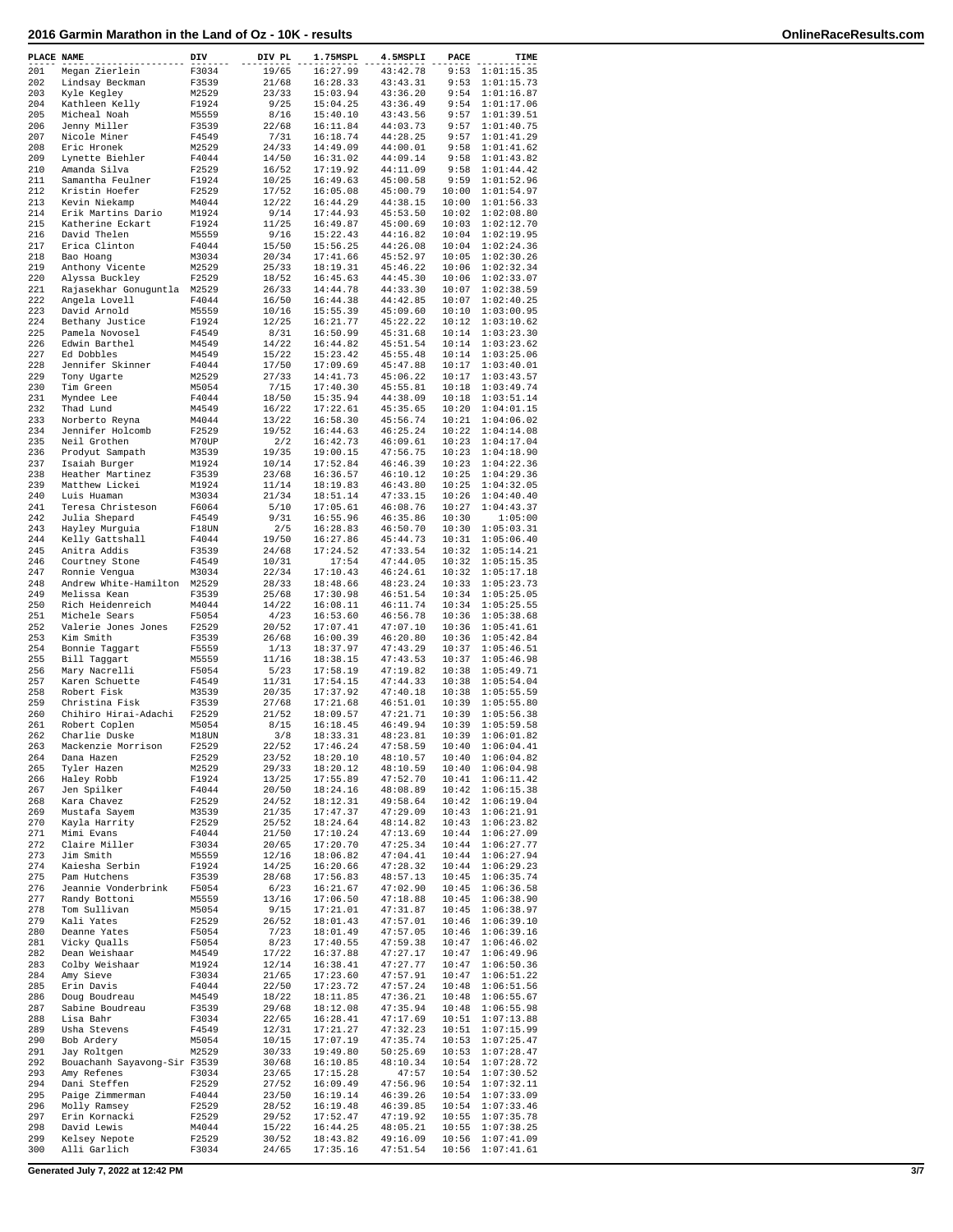| PLACE NAME |                                          | DIV            | DIV PL         | 1.75MSPL             | 4.5MSPLI             | PACE           | TIME                     |
|------------|------------------------------------------|----------------|----------------|----------------------|----------------------|----------------|--------------------------|
| 301        | Brooke Hodnefield                        | F3034          | 25/65          | 17:35.51             | 47:51.77             | 10:56          | 1:07:41.96               |
| 302        | Sharon Morffi                            | F3539          | 31/68          | 19:14.67             | 49:10.78             | 10:57          | 1:07:51.36               |
| 303        | Crystal Coleman-Richar F3034             |                | 26/65          | 18:31.96             | 49:17.54             | 10:57          | 1:07:52.21               |
| 304        | Elizabeth Hammons                        | F1924          | 15/25          | 18:49.09             | 50:16.57             | 10:58          | 1:07:56.02               |
| 305<br>306 | Keeley Davis<br>Kim Sorber               | F2529<br>F3034 | 31/52<br>27/65 | 18:55.59<br>17:49.12 | 50:06.25<br>48:30.84 | 10:58<br>10:59 | 1:07:59.34<br>1:08:00.61 |
| 307        | Amy Couch                                | F2529          | 32/52          | 17:49.49             | 48:31.22             | 10:59          | 1:08:00.95               |
| 308        | Auxi Lendinez                            | F2529          | 33/52          | 18:09.47             | 48:47.97             | 11:00          | 1:08:05.85               |
| 309        | Brian Sparks                             | M3034          | 23/34          | 18:11.59             | 49:13.41             | 11:00          | 1:08:08.21               |
| 310<br>311 | Janean Clark<br>April Love               | F5054<br>F3539 | 9/23<br>32/68  | 17:52.23<br>16:49.04 | 48:35.23<br>48:39.21 | 11:00<br>11:00 | 1:08:10.37<br>1:08:10.92 |
| 312        | Kristen Sutton                           | F2529          | 34/52          | 17:30.76             | 48:51.04             | 11:01          | 1:08:14.07               |
| 313        | Manisha Shinde                           | F4044          | 24/50          | 17:32.52             | 48:50.14             | 11:03          | 1:08:27.33               |
| 314        | Hemant Kandlur                           | M5054          | 11/15          | 17:32.97             | 48:50.60             | 11:03          | 1:08:27.75               |
| 315<br>316 | Bethany Landeck-Byler<br>Camille Johnson | F3034<br>F3034 | 28/65<br>29/65 | 18:24.26<br>17:03.63 | 48:25.74<br>48:14.39 | 11:05<br>11:05 | 1:08:41.12<br>1:08:41.18 |
| 317        | Gena Borden                              | F4044          | 25/50          | 17:24.97             | 48:06.30             | 11:06          | 1:08:43.93               |
| 318        | Mike Eamigh                              | M3034          | 24/34          | 16:12.80             | 48:41.46             | 11:06          | 1:08:47.28               |
| 319        | Joe Hetrick                              | M3539          | 22/35          | 19:08.23             | 50:05.05             | 11:06          | 1:08:48.55               |
| 320<br>321 | Rebecca Goulart<br>Amin Khan             | F4044<br>M4044 | 26/50<br>16/22 | 17:33.47<br>23:56.97 | 48:13.71<br>51:28.47 | 11:06<br>11:07 | 1:08:48.87<br>1:08:49.96 |
| 322        | Chris Freeman                            | M3034          | 25/34          | 19:24.40             | 50:12.74             | 11:08          | 1:08:58.12               |
| 323        | David Taylor                             | M2529          | 31/33          | 19:13.86             | 50:55.85             | 11:08          | 1:08:58.24               |
| 324        | Jim King                                 | M5559          | 14/16          | 18:21.32             | 49:32.53             | 11:08          | 1:09:00.05               |
| 325<br>326 | Jennifer Mabe<br>Allison Budimlija       | F3539          | 33/68<br>34/68 | 19:14.98<br>19:15.44 | 50:57.06<br>50:57.53 | 11:09<br>11:09 | 1:09:03.62<br>1:09:04.25 |
| 327        | Virginia Perez                           | F3539<br>F3539 | 35/68          | 18:06.97             | 49:28.23             | 11:11          | 1:09:15.04               |
| 328        | Irma Reyes                               | F4549          | 13/31          | 17:06.59             | 47:48.33             | 11:15          | 1:09:40.14               |
| 329        | Tina Hoover                              | F5054          | 10/23          | 20:11.08             | 51:00.47             | 11:15          | 1:09:40.90               |
| 330<br>331 | Wyatt Autry<br>Kristen Ryan-Meredith     | M18UN<br>F4044 | 4/8<br>27/50   | 17:56.13<br>18:15.10 | 50:55.14<br>50:08.13 | 11:15<br>11:15 | 1:09:42.84<br>1:09:44.06 |
| 332        | Emily Rowland                            | F2529          | 35/52          | 19:24.24             | 51:15.64             | 11:16          | 1:09:45.13               |
| 333        | Valerie Goforth                          | F2529          | 36/52          | 19:24.57             | 51:15.78             | 11:16          | 1:09:45.24               |
| 334        | Debbie Baker                             | F5559          | 2/13           | 18:46.08             | 50:08.39             | 11:17          | 1:09:53.53               |
| 335<br>336 | Diane Ducharme<br>Dawn Fritz             | F4549<br>F4044 | 14/31<br>28/50 | 18:50.87<br>18:51.45 | 50:07.51<br>50:08.02 | 11:17<br>11:17 | 1:09:54.52<br>1:09:54.68 |
| 337        | Micquelyn Malina                         | F4044          | 29/50          | 18:50.97             | 50:08.04             | 11:17          | 1:09:55.21               |
| 338        | Sandeep Kumar                            | M3539          | 23/35          | 16:50.57             | 48:57.64             | 11:18          | 1:09:58.12               |
| 339        | Marissa McWilliams                       | F3539          | 36/68          | 18:24.79             | 49:50.11             | 11:20          | 1:10:12.85               |
| 340        | Lisa Blodgett                            | F6064          | 6/10           | 18:00.76             | 50:07.72             | 11:20          | 1:10:15.25               |
| 341<br>342 | Sarah White-Hamilton<br>Anna Bradley     | F2529<br>F1924 | 37/52<br>16/25 | 18:49.30<br>16:23.09 | 50:16.81<br>49:40.84 | 11:20<br>11:21 | 1:10:15.39<br>1:10:18.29 |
| 343        | Erin White                               | F3539          | 37/68          | 19:51.58             | 51:32.92             | 11:22          | 1:10:24.14               |
| 344        | Rhonda Kodger                            | F3034          | 30/65          | 19:50.33             | 50:51.80             | 11:23          | 1:10:34.34               |
| 345        | Daniel Morel                             | M3034          | 26/34          | 17:23.98             | 49:55.50             | 11:25          | 1:10:41.26               |
| 346<br>347 | Patrick Goodfriend<br>Zach Rice          | M3539<br>M3034 | 24/35<br>27/34 | 18:21.85<br>17:00.58 | 50:23.61<br>48:18.80 | 11:25<br>11:26 | 1:10:41.96<br>1:10:51.20 |
| 348        | Christy Tomanek                          | F5054          | 11/23          | 20:29.66             | 52:22.79             | 11:28          | 1:11:00.47               |
| 349        | Lynette Freeman                          | F2529          | 38/52          | 19:24.77             | 50:12.50             | 11:29          | 1:11:06.93               |
| 350        | Kelly McIntosh                           | F2529          | 39/52          | 20:10.10             | 52:01.57             | 11:30          | 1:11:14.60               |
| 351<br>352 | Jessica Huska<br>Heather Pekrul          | F2529<br>F2529 | 40/52<br>41/52 | 20:10.92<br>20:12.09 | 52:02.16<br>52:41.34 | 11:30<br>11:32 | 1:11:15.02<br>1:11:25.35 |
| 353        | April Reeder                             | F1924          | 17/25          | 20:12.03             | 52:41.86             | 11:32          | 1:11:25.60               |
| 354        | Andy Schreiner                           | M2529          | 32/33          | 19:45.31             | 51:46.17             | 11:32          | 1:11:25.87               |
| 355        | Todd Castaldi                            | M4044          | 17/22          | 19:45.41             | 51:46.02             | 11:32          | 1:11:26.31               |
| 356<br>357 | Kevin Stone<br>Alisha Bohannan           | M4549<br>F3034 | 19/22<br>31/65 | 18:47.39<br>17:59.23 | 51:09.02<br>50:37.32 | 11:32<br>11:35 | 1:11:28.26<br>1:11:44.58 |
| 358        | Sarah Grosko                             | F3539          | 38/68          | 17:45.22             | 48:40.20             | 11:36          | 1:11:50.47               |
| 359        | Lori Ames                                | F4044          | 30/50          | 18:33.38             | 51:29.85             | 11:36          | 1:11:53.44               |
| 360<br>361 | Marilyn Barragan                         | F1924<br>F3034 | 18/25          | 23:46.51<br>17:58.77 | 54:12.71<br>50:22.23 | 11:36<br>11:37 | 1:11:54.56<br>1:11:58.36 |
| 362        | Brianne Friesen<br>Isabel Salgado        | M4549          | 32/65<br>20/22 | 18:05.60             | 52:32.94             | 11:39          | 1:12:08.69               |
| 363        | Scott Nichols                            | M4549          | 21/22          | 17:13.92             | 50:26.56             | 11:42          | 1:12:28.71               |
| 364        | Amy Larkin                               | F4044          | 31/50          | 19:26.94             | 52:17.79             | 11:44          | 1:12:41.22               |
| 365<br>366 | Aileen McDaniel                          | F1924<br>F1924 | 19/25<br>20/25 | 19:39.44<br>19:39.49 | 52:50.43<br>52:50.47 | 11:44<br>11:44 | 1:12:43.50<br>1:12:43.71 |
| 367        | Pam Hartley<br>Molly Bonacci             | F3034          | 33/65          | 20:46.41             | 53:19.16             | 11:45          | 1:12:49.75               |
| 368        | Mary Pacheco                             | F4044          | 32/50          | 18:51.48             | 52:33.33             | 11:51          | 1:13:22.81               |
| 369        | Amy Nash                                 | F4044          | 33/50          | 18:51.56             | 52:33.65             | 11:51          | 1:13:22.93               |
| 370<br>371 | Tracy White<br>Karen Eagle               | F4549<br>F4044 | 15/31<br>34/50 | 19:50.14<br>20:58.65 | 54:14.57<br>53:58.93 | 11:51<br>11:53 | 1:13:23.81<br>1:13:38.89 |
| 372        | Scott Chamberlain                        | M5054          | 12/15          | 20:02.50             | 53:42.08             | 11:55          | 1:13:49.58               |
| 373        | Ashleah Smith                            | F3034          | 34/65          | 19:02.92             | 52:33.32             | 11:57          | 1:14:01.87               |
| 374        | Todd Drees                               | M3539          | 25/35          | 17:58.58             | 52:38.28             | 11:58          | 1:14:07.06               |
| 375<br>376 | Kelly Safranek<br>Marie Hammond          | F3539<br>F5054 | 39/68<br>12/23 | 19:52.19<br>18:49.24 | 53:44.50<br>52:34.31 | 12:00<br>12:01 | 1:14:19.44<br>1:14:25.93 |
| 377        | Elke Mermis                              | F2529          | 42/52          | 19:02.34             | 53:48.69             | 12:02          | 1:14:30.35               |
| 378        | Dustin Seals                             | M3034          | 28/34          | 19:02.44             | 53:49.12             | 12:02          | 1:14:31.69               |
| 379        | Amanda Weber                             | F2529          | 43/52          | 20:00.18             | 53:49.27             | 12:02          | 1:14:32.46               |
| 380<br>381 | Lisa Kern<br>Jennifer Draper             | F5054<br>F4044 | 13/23<br>35/50 | 20:08.53<br>18:54.35 | 53:37.85<br>52:43.09 | 12:03<br>12:04 | 1:14:39.48<br>1:14:43.03 |
| 382        | Karen Daugherty                          | F3539          | 40/68          | 18:54.38             | 52:43.21             | 12:04          | 1:14:43.88               |
| 383        | Dana Hetrick                             | F3034          | 35/65          | 19:25.28             | 53:55.62             | 12:04          | 1:14:45.26               |
| 384        | Colleen Hughes                           | F2529          | 44/52          | 20:09.55             | 53:38.38             | 12:04          | 1:14:46.83               |
| 385        | Sharon Davidson                          | F5559          | 3/13           | 20:39.11             | 54:33.27             | 12:05          | 1:14:51.85               |
| 386<br>387 | Kristyn Thieman<br>Lola Reese            | F3539<br>F6064 | 41/68<br>7/10  | 19:50.61<br>18:42.47 | 54:14.83<br>53:05.65 | 12:07<br>12:11 | 1:15:05.49<br>1:15:27.24 |
| 388        | Talea Logan                              | F3539          | 42/68          | 19:25.89             | 54:42.84             | 12:11          | 1:15:29.35               |
| 389        | Susan Turner                             | F5559          | 4/13           | 19:45.39             | 53:45.93             | 12:12          | 1:15:34.59               |
| 390        | Kim Howe                                 | F4044          | 36/50          | 20:53.01             | 54:41.05             | 12:13          | 1:15:39.09               |
| 391<br>392 | Edgar Duran<br>Matt Tyrrell              | M3034<br>M4044 | 29/34<br>18/22 | 18:09.40<br>18:17.87 | 53:50.04<br>53:15.12 | 12:16<br>12:17 | 1:16:02.61<br>1:16:03.99 |
| 393        | Kimberly Swarnes                         | F3034          | 36/65          | 21:03.20             | 55:22.32             | 12:17          | 1:16:07.05               |
| 394        | Kathryn Lenox                            | F3034          | 37/65          | 21:03.59             | 55:22.62             | 12:17          | 1:16:07.26               |
| 395        | Lynne Hills                              | F5054          | 14/23          | 20:11.97             | 54:47.73             | 12:19          | 1:16:19.08               |
| 396<br>397 | Jiten Lad<br>Leslie Shelton              | M3034<br>F3034 | 30/34<br>38/65 | 20:59.52<br>20:33.83 | 55:43.05<br>55:08.38 | 12:22<br>12:25 | 1:16:37.18<br>1:16:55.29 |
| 398        | Ellen Ingram Sharratt                    | F4549          | 16/31          | 19:22.81             | 54:20                | 12:25          | 1:16:55.33               |
| 399        | April Smith                              | F3539          | 43/68          | 18:44.17             | 54:31.38             | 12:26          | 1:17:00.26               |
| 400        | Julie Guill                              | F4549          | 17/31          | 19:44.24             | 53:56.20             | 12:26          | 1:17:04.37               |

**Generated July 7, 2022 at 12:42 PM 4/7**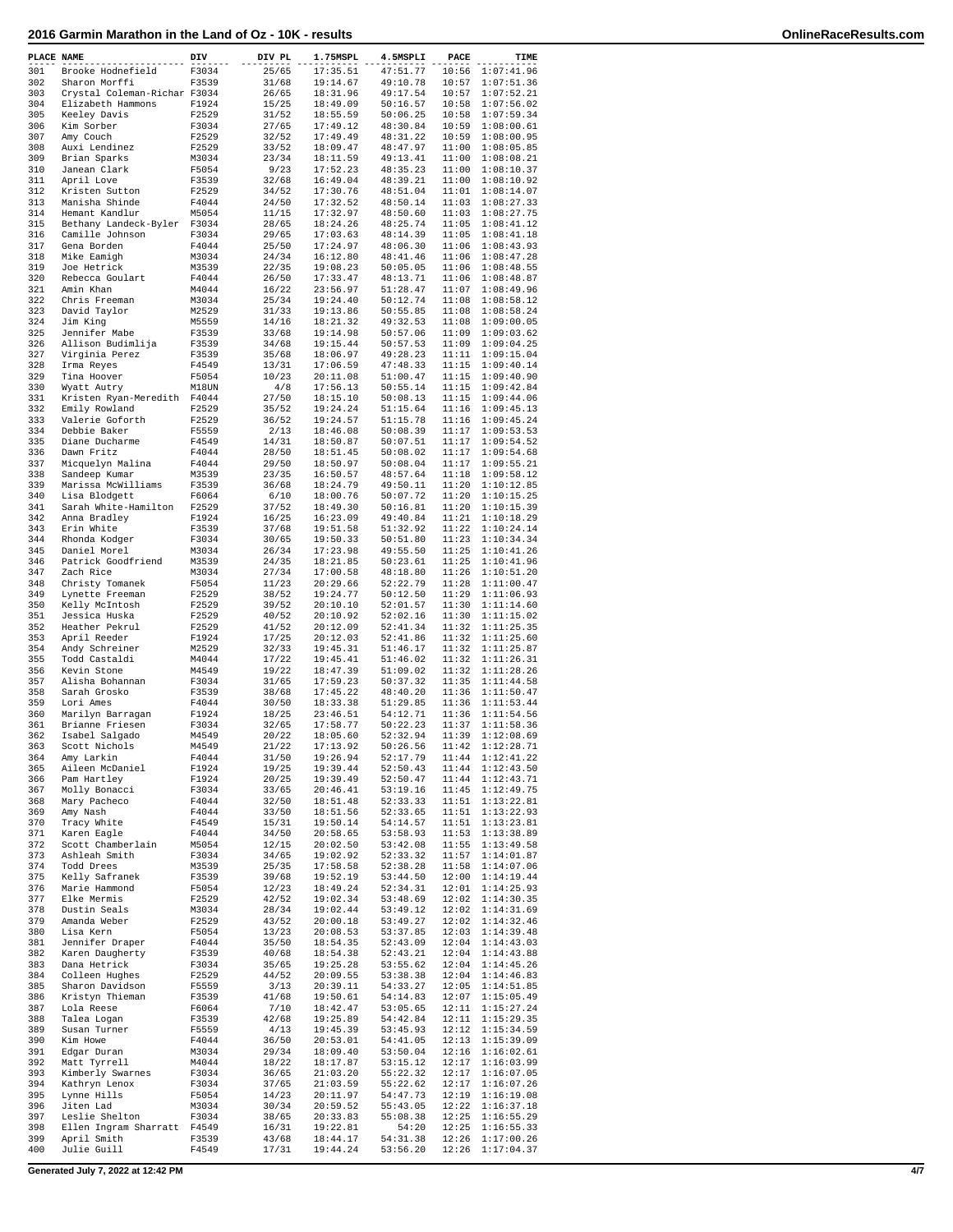| PLACE NAME |                                           | DIV            | DIV PL         | 1.75MSPL             | 4.5MSPLI                                   | PACE  | TIME                                 |
|------------|-------------------------------------------|----------------|----------------|----------------------|--------------------------------------------|-------|--------------------------------------|
| 401        | Emily Beecher                             | F3034          | 39/65          | 21:31.32             | 58:01.73                                   |       | 12:30 1:17:26.36                     |
| 402<br>403 | Mindy Hager<br>Gabrianne Rickard          | F4044<br>F3034 | 37/50<br>40/65 | 19:35.99<br>20:07.75 | 54:31.28<br>55:13.30                       |       | 12:32 1:17:38.21<br>12:32 1:17:39.24 |
| 404        | Ann Pike                                  | F5054          | 15/23          | 20:43.10             | 55:56.13                                   |       | 12:33 1:17:45.84                     |
| 405        | Charles McDaniel                          | M1924          | 13/14          | 16:50.62             | 53:18.38                                   |       | 12:35 1:17:57.23                     |
| 406<br>407 | Dan Seyl<br>Jessica Seyl                  | M4549<br>F3034 | 22/22<br>41/65 | 19:13.21<br>19:13.74 | 55:29.60<br>55:29.85                       |       | 12:39 1:18:24.88<br>12:39 1:18:25.50 |
| 408        | Kim Wagner                                | F4549          | 18/31          | 21:31.11             | 58:01.61                                   |       | 12:48 1:19:20.30                     |
| 409        | Holly Meisinger                           | F3034          | 42/65          | 20:00.21             | 55:50.16                                   |       | 12:48 1:19:20.70                     |
| 410        | Cherie Smith                              | F3034          | 43/65          | 20:11.86             | 56:38.13                                   |       | 12:49 1:19:23.69                     |
| 411<br>412 | Tania Baker<br>Christy Davis              | F3539<br>F3539 | 44/68<br>45/68 | 19:22.22<br>19:22.32 | 56:04.92<br>56:05.34                       |       | 12:52 1:19:42.11<br>12:53 1:19:47.01 |
| 413        | Brittani Willnauer                        | F2529          | 45/52          | 22:05.11             | 58:14.45                                   |       | 12:54 1:19:57.65                     |
| 414        | Gabriel Kniffen                           | M18UN          | 5/8            | 19:55.73             | 57:02.86                                   |       | 12:55 1:19:59.63                     |
| 415<br>416 | Veera Guntaka<br>Miranda Higgs            | M3034<br>F4044 | 31/34<br>38/50 | 19:37.66<br>21:11.02 | 57:40.63<br>58:28.51                       |       | 12:56 1:20:07.74<br>12:59 1:20:27.16 |
| 417        | Katrina Crites                            | F3539          | 46/68          | 21:19.31             | 58:09.38                                   |       | 12:59 1:20:27.86                     |
| 418        | Brad Hargrove                             | M4044          | 19/22          | 19:35.15             | 57:14.62                                   |       | 13:01 1:20:36.33                     |
| 419        | Kristine Pederson                         | F4044          | 39/50          |                      | 18:10.64 1:01:44.35                        |       | 13:01 1:20:37.73                     |
| 420<br>421 | Randy Byrd<br>Aaron Odegard               | M5054<br>M3539 | 13/15<br>26/35 | 18:12.33             | 23:01.38 1:01:09.59<br>55:07.65            |       | 13:06 1:21:08.81<br>13:06 1:21:11.77 |
| 422        | Quinn Daley-Sheldon                       | F3539          | 47/68          | 20:21.28             | 57:48.76                                   |       | 13:06 1:21:12.81                     |
| 423        | Kellie Amott                              | F2529          | 46/52          | 20:22.10             | 57:49.26                                   |       | 13:07 1:21:13.32                     |
| 424        | Heather Smith                             | F4044          | 40/50          | 20:56.19             | 58:03.33                                   |       | 13:07 1:21:15.59                     |
| 425<br>426 | Delynn Iverson<br>Ashley Franck           | F4044<br>F2529 | 41/50<br>47/52 | 21:51.57<br>20:36.86 | 59:43.03<br>58:24.20                       |       | 13:10 1:21:35.17<br>13:11 1:21:43.63 |
| 427        | Nitin Kadam                               | M4044          | 20/22          | 20:16.10             | 57:01.89                                   |       | 13:12 1:21:47.02                     |
| 428        | Glenn Borchardt                           | M6064          | 5/6            | 21:14.29             | 58:19.71                                   |       | 13:13 1:21:51.01                     |
| 429        | Sally Orth                                | F5054          | 16/23          | 22:11.91             | 59:00.69                                   |       | 13:13 1:21:51.49                     |
| 430        | Milagros Figueroa-Tetu F3539              |                | 48/68          | 23:14.78<br>20:06.48 | 59:39.17                                   |       | 13:15 1:22:05.76                     |
| 431<br>432 | Tiffanie Palmer<br>Jennifer Mehnert       | F<br>F4044     | 1/2<br>42/50   | 20:10.21             | 56:28.18<br>57:55.30                       |       | 13:16 1:22:12.44<br>13:16 1:22:14.61 |
| 433        | Britnay Seitz                             | F2529          | 48/52          |                      | 22:54.27 1:00:04.68                        |       | 13:17 1:22:19.68                     |
| 434        | Colt Cheadle                              | M3034          | 32/34          | 20:07.41             | 59:10.60                                   |       | 13:18 1:22:22.84                     |
| 435        | Sarah Cheadle                             | F3034          | 44/65          | 17:45.99             | 59:11.40                                   |       | 13:18 1:22:23.46                     |
| 436        | Shawn Hicks                               | M4044          | 21/22<br>21/25 | 21:26.52<br>20:31.46 | 59:28.39<br>58:22.44                       |       | 13:19 1:22:28.92<br>13:19 1:22:33.62 |
| 437<br>438 | Marie Messina<br>Heather Johnson          | F1924<br>F3034 | 45/65          | 20:31.91             | 58:22.79                                   |       | 13:19 1:22:33.65                     |
| 439        | Danielle Scholes                          | F2529          | 49/52          | 20:32                | 58:22.77                                   |       | 13:20 1:22:33.95                     |
| 440        | Tyson Harker                              | M3539          | 27/35          | 21:39.62             | 59:25.42                                   |       | 13:21 1:22:43.61                     |
| 441        | Ashley Harker                             | F3539          | 49/68          | 21:41.15             | 59:26.89                                   |       | 13:21 1:22:44.41                     |
| 442<br>443 | Miranda Urbauer<br>Bridget Rafferty       | F3034<br>F3034 | 46/65<br>47/65 |                      | 20:05.95 1:00:37.74<br>20:05.87 1:00:37.66 |       | 13:25 1:23:05.72<br>13:25 1:23:05.80 |
| 444        | Alicia Weaver                             | F4044          | 43/50          | 21:11.59             | 58:30.14                                   |       | 13:26 1:23:16.02                     |
| 445        | Brian Frick                               | M5054          | 14/15          | 20:21.43             | 59:11.88                                   |       | 13:29 1:23:35.65                     |
| 446        | Sarah Lukehart                            | F2529          | 50/52          | 20:08.58             | 58:56.18                                   |       | 13:31 1:23:47.45                     |
| 447<br>448 | Sue Smith<br>Jorden Ryan                  | F4549<br>M3539 | 19/31<br>28/35 | 20:36.41<br>19:31.59 | 56:29.60<br>58:45.87                       |       | 13:31 1:23:47.89<br>13:32 1:23:53.52 |
| 449        | Karen Depeal                              | F4549          | 20/31          | 20:08.78             | 58:55.98                                   |       | 13:33 1:23:58.72                     |
| 450        | Mandy Bell                                | F3539          | 50/68          |                      | 21:58.35 1:00:53.08                        |       | 13:34 1:24:06.73                     |
| 451        | Ashley Price                              | F3034          | 48/65          | 20:30.80             | 58:55.78                                   |       | 13:36 1:24:18.96                     |
| 452        | Deb Rupert                                | F3539          | 51/68          |                      | 22:34.77 1:01:34.94                        |       | 13:45 1:25:12.63                     |
| 453<br>454 | Randy Jobst<br>Jennifer Lenoir            | M3034<br>F3539 | 33/34<br>52/68 |                      | 21:03.13 1:02:31.80<br>20:25.65 1:01:13.77 |       | 13:46 1:25:18.39<br>13:47 1:25:26.57 |
| 455        | Angela Bergeron                           | F3539          | 53/68          |                      | 23:11.09 1:01:59.25                        |       | 13:54 1:26:07.42                     |
| 456        | Jeffrey Bergeron                          | M3539          | 29/35          |                      | 23:11.08 1:01:58.97                        |       | 13:54 1:26:07.57                     |
| 457        | Kristin Smith                             | F3034          | 49/65          |                      | 21:29.97 1:01:43.63                        |       | 13:57 1:26:27.94                     |
| 458        | Nicole Elo                                | F3034          | 50/65          |                      | 21:30.40 1:01:44.24                        |       | 13:57 1:26:28.48                     |
| 459<br>460 | Jean Webb<br>Sandra Dobbles               | F5054<br>F4549 | 17/23<br>21/31 |                      | 22:56.18 1:02:48.44<br>22:35.37 1:03:03.41 |       | 14:03 1:27:00.73<br>14:05 1:27:14.55 |
| 461        | Linda Tippie                              | F5559          | 5/13           |                      | 22:52.18 1:02:31.02                        |       | 14:05 1:27:15.27                     |
| 462        | Katie Hayes                               | F3034          | 51/65          |                      | 20:08.70 1:00:46.45                        |       | 14:05 1:27:17.84                     |
| 463        | Janet Ardery                              | F5559          | 6/13           |                      | 22:27.51 1:02:16.39                        |       | 14:07 1:27:27.02                     |
| 464<br>465 | Shannon Hester<br>Kandy Dall              | F3539          | 54/68          |                      | 22:16.05 1:02:20.22<br>22:18.68 1:02:17.77 |       | 14:10 1:27:47.63<br>14:10 1:27:48.38 |
| 466        | Laura Stadler-Tobaben                     | F4549<br>F1924 | 22/31<br>22/25 |                      | 21:36.60 1:03:11.32                        |       | 14:15 1:28:16.49                     |
| 467        | Desirae Peel                              | F3539          | 55/68          |                      | 21:36.48 1:03:13.07                        | 14:16 | 1:28:25                              |
| 468        | Alyssa Rinke                              | F18UN          | 3/5            |                      | 20:54.77 1:04:18.88                        |       | 14:17 1:28:32.98                     |
| 469        | Debi Revelle                              | F5559          | 7/13           | 23:50.59             | 1:04:18                                    |       | 14:18 1:28:36.31                     |
| 470<br>471 | Barbara Metrokotsas<br>Glenda Wuertenberg | F6569<br>F6569 | 1/4<br>2/4     |                      | 23:19.89 1:02:57.62<br>23:50.05 1:04:18.05 |       | 14:18 1:28:38.82<br>14:20 1:28:50.40 |
| 472        | Galen Boerner                             | M5559          | 15/16          |                      | 24:04.20 1:03:56.40                        |       | 14:20 1:28:51.79                     |
| 473        | Deanna Murguia                            | F4549          | 23/31          | 20:53.27             | 59:45.33                                   |       | 14:21 1:28:54.80                     |
| 474        | Dianne Ensminger                          | F5559          | 8/13           |                      | 22:57.30 1:03:09.86                        |       | 14:22 1:28:58.87                     |
| 475        | Katie Garcia                              | F3034          | 52/65          |                      | 23:06.71 1:03:52.62                        |       | 14:25 1:29:17.86                     |
| 476<br>477 | Janine Kesterson<br>Lisa Zulke            | F3034<br>F4549 | 53/65<br>24/31 | 17:08.83             | 52:54.93<br>22:54.25 1:03:39.51            |       | 14:26 1:29:28.94<br>14:27 1:29:33.92 |
| 478        | Shelley Winkler                           | F5054          | 18/23          |                      | 22:54.26 1:03:39.54                        |       | 14:27 1:29:34.61                     |
| 479        | Sondra Monroe                             | F5559          | 9/13           | 25:13.89             | 1:05:11                                    |       | 14:30 1:29:51.53                     |
| 480        | Jaime Valim                               | F3034          | 54/65          |                      | 22:36.23 1:05:55.84                        |       | 14:32 1:30:05.80                     |
| 481<br>482 | Sara Housman<br>Kristin White             | F3034<br>F3539 | 55/65<br>56/68 |                      | 22:36.23 1:05:55.85<br>23:57.24 1:05:26.13 | 14:32 | 1:30:06<br>14:39 1:30:43.64          |
| 483        | Johnny Penner                             | M3539          | 30/35          |                      | 23:54.95 1:05:27.04                        |       | 14:39 1:30:44.87                     |
| 484        | Laura Bates                               | F3034          | 56/65          |                      | 22:32.70 1:04:30.37                        |       | 14:40 1:30:55.31                     |
| 485        | James Bland                               | M5054          | 15/15          |                      | 23:02.74 1:04:44.11                        |       | 14:41 1:31:01.31                     |
| 486        | Kelly Kelsay                              | F3034          | 57/65          |                      | 22:58.58 1:05:28.98                        |       | 14:42 1:31:03.59                     |
| 487<br>488 | Ian Oldenburger<br>Sherry Cardas          | M3539<br>F4044 | 31/35<br>44/50 |                      | 21:58.88 1:05:07.68<br>22:49.66 1:05:07.19 |       | 14:43 1:31:10.01<br>14:47 1:31:36.80 |
| 489        | Catherine Macfee                          | F3539          | 57/68          |                      | 24:14.87 1:06:51.14                        |       | 14:49 1:31:49.23                     |
| 490        | Clayton Kirby                             | M1924          | 14/14          |                      | 21:04.85 1:04:11.36                        |       | 14:58 1:32:42.52                     |
| 491        | Emily Sulzer                              | F1924          | 23/25          |                      | 21:05.82 1:04:11.60                        |       | 14:58 1:32:43.54                     |
| 492        | Ebony Banks                               | F3034          | 58/65          |                      | 25:50.23 1:08:39.81                        |       | 15:01 1:33:02.80                     |
| 493<br>494 | Yvette Barragan<br>Erika Rice             | F2529<br>F3034 | 51/52<br>59/65 |                      | 25:45.88 1:07:41.89<br>24:27.79 1:07:27.62 |       | 15:10 1:33:57.92<br>15:14 1:34:25.31 |
| 495        | Kevin Childs                              | M3539          | 32/35          |                      | 26:24.94 1:09:24.13                        |       | 15:16 1:34:36.23                     |
| 496        | Oubon Phongsavath                         | F3539          | 58/68          |                      | 26:25.71 1:09:25.02                        |       | 15:16 1:34:36.76                     |
| 497        | Kaitlyn Caldwell                          | F18UN          | 4/5            |                      | 26:22.86 1:10:31.67                        |       | 15:17 1:34:43.73                     |
| 498<br>499 | Jill Schwartz                             | F5559          | 10/13          |                      | 24:54.87 1:08:17.99                        |       | 15:20 1:35:01.68                     |
| 500        | Colleen Boerner<br>Oudom Phongsavath      | F4549<br>F3539 | 25/31<br>59/68 |                      | 23:35.31 1:07:31.75<br>26:28.54 1:09:33.40 |       | 15:25 1:35:30.15<br>15:25 1:35:32.55 |
|            |                                           |                |                |                      |                                            |       |                                      |
|            | Generated July 7, 2022 at 12:42 PM        |                |                |                      |                                            |       |                                      |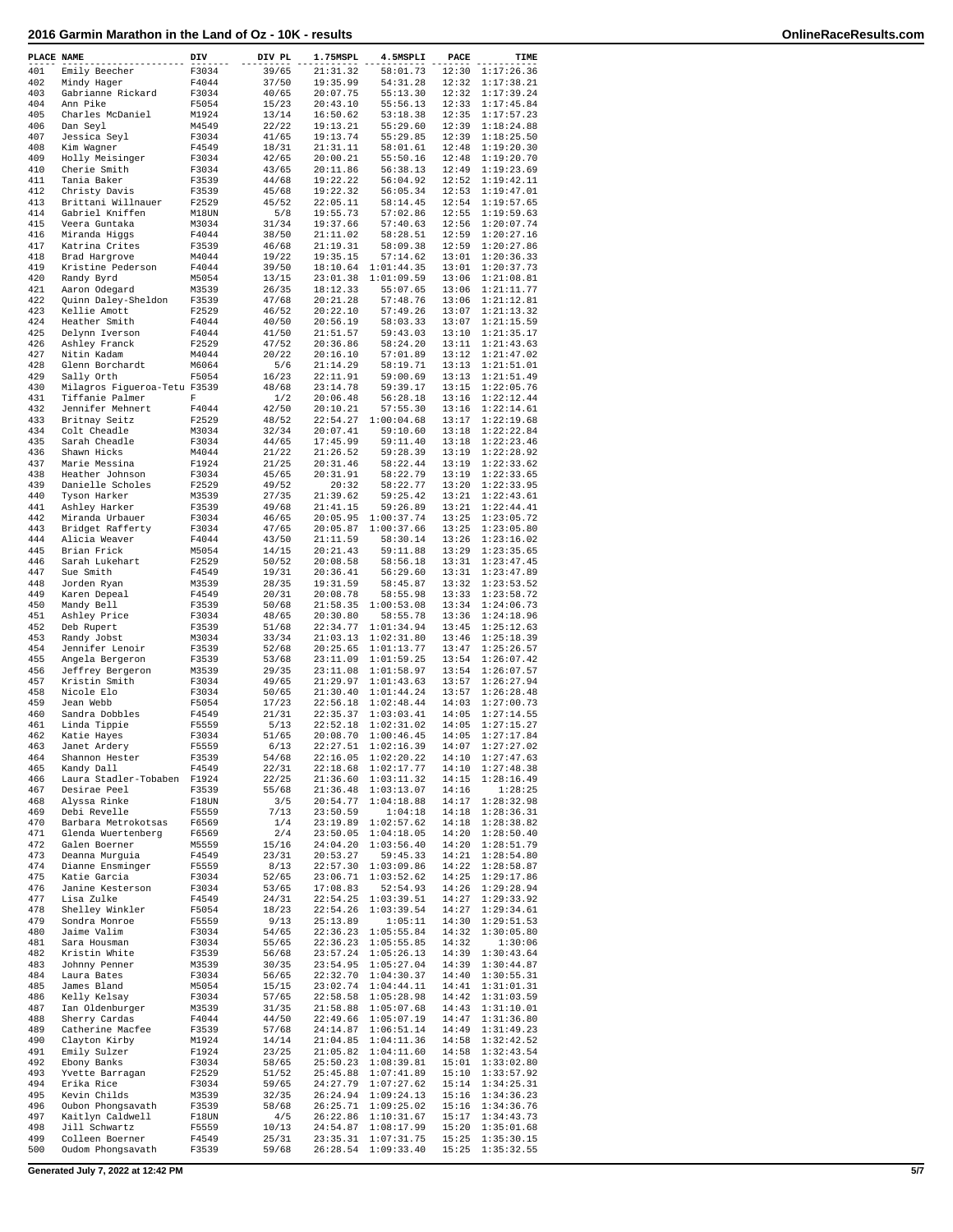## **2016 Garmin Marathon in the Land of Oz - 10K - results OnlineRaceResults.com**

| PLACE NAME |                                      | DIV            | DIV PL         | 1.75MSPL             | 4.5MSPLI                 | PACE           | TIME                     |
|------------|--------------------------------------|----------------|----------------|----------------------|--------------------------|----------------|--------------------------|
| 501        | Rachel Purdum                        | F3034          | 60/65          | 23:44.95             | 1:07:24.60               | 15:30          | 1:36:03.83               |
| 502        | Nicole Leiker                        | F3539          | 60/68          | 24:27.60             | 1:08:46.43               | 15:31          | 1:36:06.62               |
| 503        | Kevin Houston                        | M5559          | 16/16          | 26:21.95             | 1:10:31                  | 15:31          | 1:36:11.95               |
| 504        | Lusia Requenes                       | F4044          | 45/50          | 24:03.94             | 1:08:45.26               | 15:36          | 1:36:42.48               |
| 505        | Richard Steckley                     | M6569          | 2/3            | 25:40.81             | 1:09:41.79               | 15:37          | 1:36:49.43<br>1:36:49.60 |
| 506<br>507 | Fred Heismeyer<br>Meriah Badder      | M6064<br>F1924 | 6/6<br>24/25   | 26:16.05<br>25:13.84 | 1:10:07.35<br>1:10:04.62 | 15:38<br>15:39 | 1:36:58.65               |
| 508        | Steffanie White                      | F4044          | 46/50          | 25:24.10             | 1:10:23                  | 15:41          | 1:37:11.81               |
| 509        | Donna White                          | F5559          | 11/13          | 25:23.66             | 1:10:23.01               | 15:41          | 1:37:12.04               |
| 510        | Vicki Gildehaus                      | F4549          | 26/31          | 25:13.66             | 1:10:04.35               | 15:44          | 1:37:30.30               |
| 511        | Ellen Remsing                        | F3539          | 61/68          | 28:02.31             | 1:11:35.80               | 15:44          | 1:37:30.30               |
| 512        | Allison Guill                        | F18UN          | 5/5            | 25:30.01             | 1:10:39.41               | 15:49          | 1:37:58.37               |
| 513        | Sara Rhodes                          | F3034          | 61/65          | 25:50                | 1:10:40.50               | 15:49          | 1:37:59.73               |
| 514<br>515 | Bryce Bowman<br>Rebecca San Martin   | M18UN          | 6/8            | 28:42.89             | 1:13:40.28               | 15:50          | 1:38:05.64               |
| 516        | David Goss                           | F3034<br>M6569 | 62/65<br>3/3   | 28:41.96<br>25:42.83 | 1:13:39.21<br>1:11:46.35 | 15:50<br>15:55 | 1:38:09.30<br>1:38:37.66 |
| 517        | Marcia Campbell                      | F5054          | 19/23          | 26:20.73             | 1:11:13.10               | 16:04          | 1:39:34.77               |
| 518        | Trina Watterson                      | F5054          | 20/23          | 27:32.21             | 1:12:11.35               | 16:06          | 1:39:46.86               |
| 519        | Jami Castaldi                        | F4549          | 27/31          | 26:11.10             | 1:12:06.75               | 16:07          | 1:39:49.85               |
| 520        | Janette Beeler                       | F5054          | 21/23          | 26:52.14             | 1:12:30.84               | 16:09          | 1:40:03.73               |
| 521        | Rob Bowman                           | M3539          | 33/35          | 28:44.10             | 1:13:41.97               | 16:11          | 1:40:15.25               |
| 522        | Beverly Blackburn                    | F4044          | 47/50          | 25:33.42             | 1:11:33.72               | 16:20          | 1:41:12.15               |
| 523        | Malette Kent                         | F5054<br>F     | 22/23          | 24:26.60             | 1:10:25.26               | 16:20          | 1:41:15.54               |
| 524<br>525 | Patricia King<br>Amy Nelson          | F3539          | 2/2<br>62/68   | 28:15.66<br>26:44.26 | 1:13:35.84<br>1:13:31.16 | 16:23<br>16:34 | 1:41:33.90<br>1:42:40.13 |
| 526        | Jessica Schieber                     | F3034          | 63/65          | 26:44.50             | 1:13:38.20               | 16:35          | 1:42:46.78               |
| 527        | Andrea Vanbecelaere                  | F3034          | 64/65          | 30:07.46             | 1:19:20.43               | 16:41          | 1:43:25.83               |
| 528        | Sharon Bowman                        | F6064          | 8/10           | 28:42.63             | 1:15:39.83               | 16:55          | 1:44:52.43               |
| 529        | Arica Bowman                         | F3539          | 63/68          | 28:42.88             | 1:15:39.37               | 16:55          | 1:44:53.01               |
| 530        | Kimberly Gaston                      | F3539          | 64/68          | 29:01.70             | 1:16:34.35               | 17:03          | 1:45:39.05               |
| 531        | Denise Walde                         | F4549          | 28/31          | 28:14.47             | 1:15:52.42               | 17:06          | 1:46:00.50               |
| 532        | Brian Lewis                          | M3539          | 34/35          | 30:05.34<br>27:27.56 | 1:19:21.56               | 17:09<br>17:17 | 1:46:19.38               |
| 533<br>534 | Ryan Most<br>Julia White             | M3539<br>F5054 | 35/35<br>23/23 | 28:49.57             | 1:16:33.09<br>1:17:00.05 | 17:20          | 1:47:04.31<br>1:47:23.16 |
| 535        | Joshua Marchesano                    | M18UN          | 7/8            | 31:00.24             | 1:20:21.22               | 17:36          | 1:49:01.86               |
| 536        | Jennifer Marchesano                  | F3539          | 65/68          | 31:00.27             | 1:20:18.34               | 17:39          | 1:49:20.39               |
| 537        | Zachary Marchesano                   | M18UN          | 8/8            | 31:01.41             | 1:20:21.82               | 17:44          | 1:49:51.62               |
| 538        | Leah Diorio                          | F4549          | 29/31          | 30:08.31             | 1:19:22.92               | 17:46          | 1:50:07.84               |
| 539        | Austen Kauss                         | M2529          | 33/33          | 30:05.68             | 1:19:23.55               | 17:46          | 1:50:08.09               |
| 540        | Jill Myer                            | F6569          | 3/4            | 30:59.67             | 1:20:30.14               | 17:47          | 1:50:14.10               |
| 541        | Heather Clegg                        | F3539          | 66/68          | 28:39.64             | 1:19:14.43               | 17:50          | 1:50:32.89               |
| 542<br>543 | Jennifer Geldon                      | F4549<br>F4044 | 30/31          | 30:05.44<br>30:05.29 | 1:20:19.19<br>1:20:18.87 | 17:53<br>17:53 | 1:50:47.21<br>1:50:47.46 |
| 544        | Marisha Smith<br>Jennie Capps        | F3539          | 48/50<br>67/68 | 28:29.89             | 1:20:40.31               | 17:53          | 1:50:48.32               |
| 545        | Jennifer Stegman                     | F4044          | 49/50          | 29:27.52             | 1:23:29.03               | 18:17          | 1:53:15.69               |
| 546        | Aliciamarie Falcetta                 | F4549          | 31/31          | 29:28.18             | 1:23:29.46               | 18:18          | 1:53:26.16               |
| 547        | Malinda Baehr                        | F3034          | 65/65          | 30:20.56             | 1:25:23.34               | 18:26          | 1:54:15.02               |
| 548        | Anita Zeine                          | F6064          | 9/10           | 29:11.90             | 1:22:01.09               | 18:30          | 1:54:40.74               |
| 549        | Teri Crumley                         | F4044          | 50/50          | 30:21.70             | 1:23:02.13               | 18:32          | 1:54:52.81               |
| 550<br>551 | Nicki Anderson                       | F2529<br>M3034 | 52/52          | 30:21.60<br>29:56.18 | 1:23:02.34<br>1:23:01.79 | 18:32<br>18:45 | 1:54:52.84<br>1:56:10.42 |
| 552        | Larry Buchanan<br>Brad Mitzel        | M4044          | 34/34<br>22/22 | 30:51.09             | 1:23:33.98               | 18:56          | 1:57:21.09               |
| 553        | Virginia Cleveland                   | F5559          | 12/13          | 35:44.05             | 1:25:18.31               | 18:59          | 1:57:37.71               |
| 554        | Charlotte Griggs                     | F5559          | 13/13          | 34:48.55             | 1:24:26.70               | 18:59          | 1:57:39.66               |
| 555        | Barbara Chapman                      | F6064          | 10/10          | 36:04.37             | 1:25:17.91               | 19:09          | 1:58:42.47               |
| 556        | Carol Jackson                        | F6569          | 4/4            | 36:05.22             | 1:24:27.50               | 19:09          | 1:58:43.50               |
| 557        | Debbie Demarest                      | F3539          | 68/68          | 33:28.77             | 1:29:53.44               | 20:11          | 2:05:07.65               |
| 558        | Amanda Phillips                      | F1924          | 25/25          | 1:47:35.03           | 1:47:35.03               | 20:30          | 2:07:01.70               |
| 0<br>0     | Jackie Williams<br>Jamie Harms       | F3034<br>F2529 | 0/0<br>0/0     | 20:03.42             | 54:46.82                 | 12:17          | 1:16:08.78               |
| 0          | Logan Corbin                         | M3034          | 0/0            |                      |                          |                |                          |
| 0          | Courtney Foster                      | F3034          | 0/0            |                      |                          |                |                          |
| 0          | Ashley Jones                         | F3539          | 0/0            |                      |                          |                |                          |
| 0          | Ian Oldenburger                      | M3539          | 0/0            |                      |                          |                |                          |
| 0          | Russ Jones                           | M4549          | 0/0            |                      |                          |                |                          |
| 0          | Patrick Eslick                       | M1924          | 0/0            |                      |                          |                |                          |
| 0<br>0     | Kelli Hoelscher<br>Melody Alexander  | F3034<br>F3539 | 0/0<br>0/0     |                      |                          |                |                          |
| 0          | Jill Driver                          | F3034          | 0/0            |                      |                          |                |                          |
| 0          | Nicole Nielsen                       | F3034          | 0/0            |                      |                          |                |                          |
| 0          | Melanie Gracheck                     | F4044          | 0/0            |                      |                          |                |                          |
| 0          | Darcy Ross                           | F3034          | 0/0            |                      |                          |                |                          |
| 0          | Sara Bellis                          | F3034          | 0/0            |                      |                          |                |                          |
| 0          | Katie Herrman                        | F3034          | 0/0            |                      |                          |                |                          |
| 0<br>0     | Sarah Vap<br>Staci Gurin             | F3539<br>F4044 | 0/0<br>0/0     |                      |                          |                |                          |
| 0          | Victoria Friel                       | F70UP          | 0/0            |                      |                          |                |                          |
| 0          | Janie Dicioccio                      | F3539          | 0/0            |                      |                          |                |                          |
| 0          | Abby Ryan                            | F3539          | 0/0            |                      |                          |                |                          |
| 0          | Nicole Pashia                        | F3034          | 0/0            |                      |                          |                |                          |
| 0          | Roger Orf                            | M4044          | 0/0            |                      |                          |                |                          |
| 0          | Kathy Olson                          | F3034          | 0/0            |                      |                          |                |                          |
| 0<br>0     | Jennifer Cantrell<br>Tiffiny Nordeen | F4044<br>F3539 | 0/0<br>0/0     |                      |                          |                |                          |
| 0          | Janelle Unruh                        | F4044          | 0/0            |                      |                          |                |                          |
| 0          | Ryan Nordeen                         | M3539          | 0/0            |                      |                          |                |                          |
| 0          | Mary Vanhooser                       | F3539          | 0/0            |                      |                          |                |                          |
| 0          | Aaron Vanhooser                      | M3539          | 0/0            |                      |                          |                |                          |
| 0          | Parker Vanhooser                     | F18UN          | 0/0            |                      |                          |                |                          |
| 0          | Nathaniel Vanhooser                  | M18UN          | 0/0            |                      |                          |                |                          |
| 0          | Taylor Vanhooser                     | F18UN          | 0/0            |                      |                          |                |                          |
| 0<br>0     | Lisa Cappa<br>Andrea Voigt           | F2529<br>F3034 | 0/0<br>0/0     |                      |                          |                |                          |
| 0          | Bonnie Walker                        | F              | 0/0            |                      |                          |                |                          |
| 0          | Esteban Blanco Ziegler M3539         |                | 0/0            |                      |                          |                |                          |
| 0          | Nathan Booms                         | M2529          | 0/0            |                      |                          |                |                          |
| 0          | Mary Patterson                       | F3539          | 0/0            |                      |                          |                |                          |
| 0          | Kim Pe                               | F4549          | 0/0            |                      |                          |                |                          |
| 0          | Peter Samyn                          | M1924          | 0/0            |                      |                          |                |                          |
| 0          | Amanda Sanchez Johnson F4044         |                | 0/0            |                      |                          |                |                          |